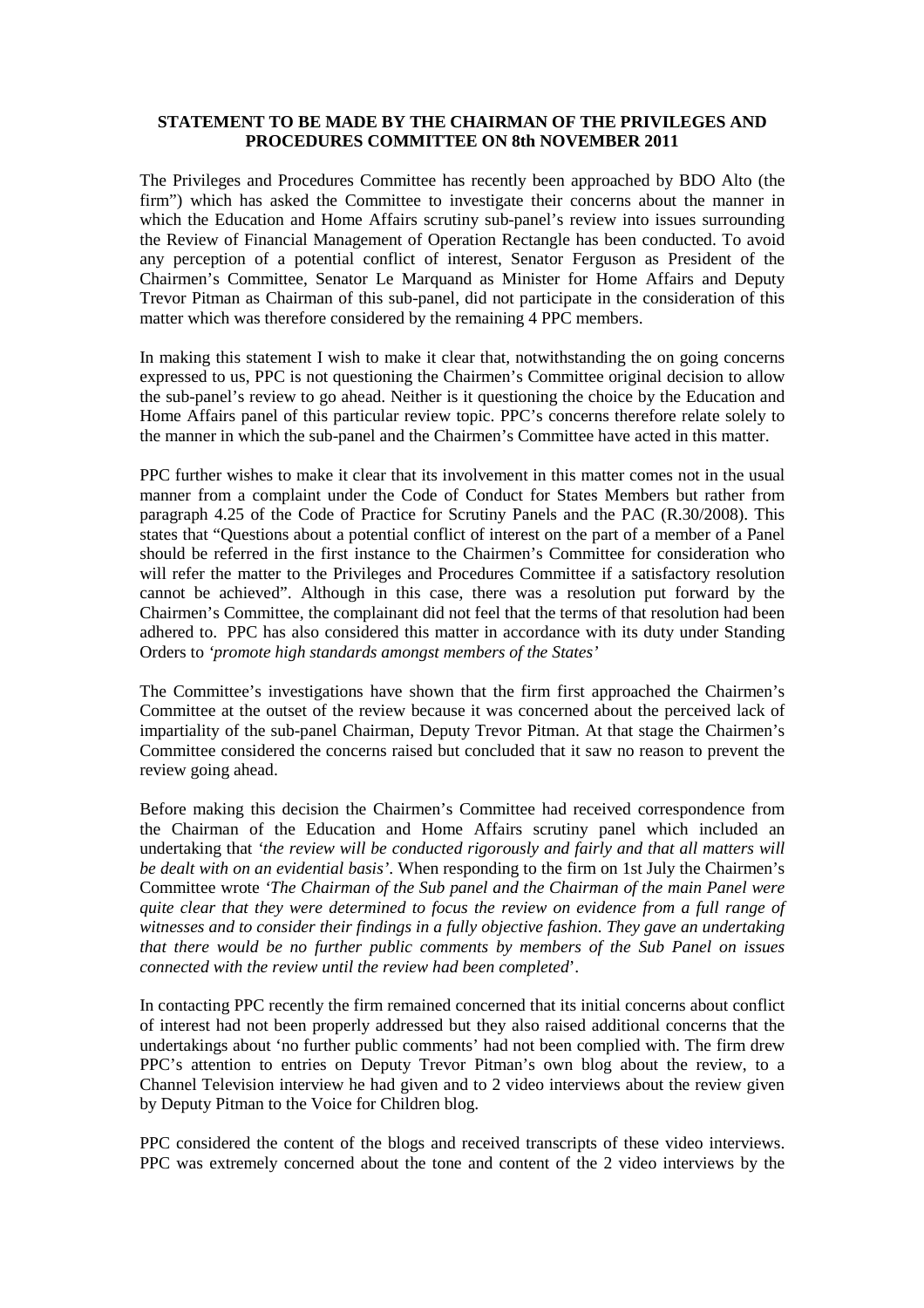sub-panel Chairman which were critical of the actions of BDO Alto and which comment on a wide range of other issues relating to the on-going review.

Having identified these matters PPC wrote to the Chairmen's Committee to enquire what action, if any, the Committee had taken to enforce the undertaking given at the outset that the members of the sub-panel would not make public comment during the course of the review. It was clear from the response received that no action at all had been taken by the Chairmen's Committee even though the President wrote in her reply that *'the Chairmen's Committee does indeed stand by its decision that it is inappropriate for any comments to be made on personal sites during any Scrutiny Review'.* 

Prior to the final preparation of this Statement, PPC met with the President of the Chairmen's Committee, Senator Ferguson who confirmed that no specific measures were put in place by the Chairmen's Committee to monitor adherence to the undertaking given by the sub-panel. The Senator opined that this matter was effectively delegated to the Chairman of the main Education and Home Affairs Scrutiny Panel and indeed her letter to PPC dated 11th October 2011 included the comment *"However, the (Chairmen's) Committee has also been made aware that reminders to the Sub-Panel Chairman in respect of his undertaking not to make blog entries have been given by the main Panel Chairman."*

PPC subsequently also met with Deputy Le Hérissier (Chairman of the main EHA Scrutiny Panel) and Deputy T Pitman (Chairman of the sub-panel). During that meeting it became apparent that Deputy Pitman disputed that he had given an undertaking not make further public comment on issues connected with the review prior to its completion. He commented that he would not allow himself to be constrained in such a way and that he would respond to media enquiries, including those from citizens' media as he felt appropriate. He was asked if he had seen the letter of July  $1<sup>st</sup>$  in which the undertaking was given and he said he could not be sure, although Deputy Le Hérissier reminded him that he had seen it.

Deputy Le Hérissier said he had reminded Deputy T Pitman about the undertaking but had believed that the blog entries had tailed off very soon after the letter of 1st July was sent.

It is clear from these two meetings that there was confusion between the Chairmen's Committee and Deputy T Pitman about the precise nature of the undertaking given to the firm. The Chairmen's Committee was not monitoring the situation and Deputy Pitman did not advise them that he disagreed with the undertaking set out in their letter to the firm. The Chairman of the EHA Scrutiny Panel did not feel that he had been specifically tasked with monitoring the situation as he felt he had been involved in the early discussions about a potential conflict more as a witness than as a member of the Chairmen's Committee.

The correspondence that PPC has seen makes it clear that the sub-panel Chairman was well aware at the outset of this review that concerns had already been raised about a perceived lack of impartiality on his part. PPC's view is that when the Chairmen's Committee nevertheless agreed that the review could proceed he should have been scrupulous to ensure that the review was conducted in accordance with the undertakings given to that Committee. PPC does not know what conclusions or recommendations will be in the sub-panel's report when it is published in the coming days, but is concerned that whatever the outcome, the review may be overshadowed by a perception that a conflict of interest did exist despite assurances to the contrary given by the Chairmen's Committee. PPC would consider it to be regrettable if because of this perception, the review was seen by some to be of limited value.

PPC is equally concerned that the Chairmen's Committee, having allowed this review to go ahead on the basis of certain undertakings, took no action as soon as the Committee became aware that those undertakings had not been complied with.

PPC would suggest that the next Chairmen's Committee take on board the following -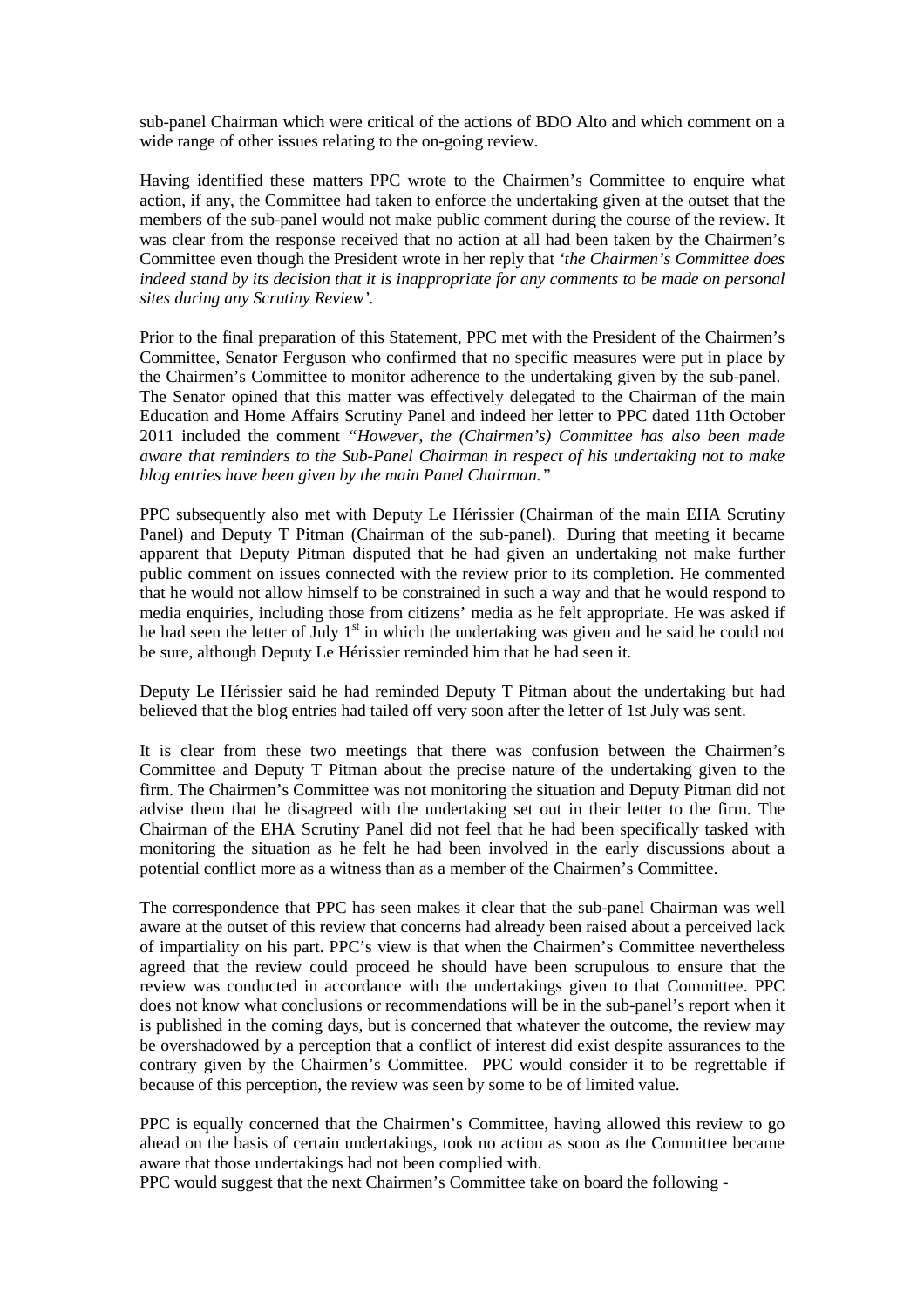- 1. if a commitment has been made then it must be communicated to all parties;
- 2. any commitment must identify who is responsible for maintaining compliance;
- 3. compliance with a commitment must be monitored;
- 4. members must be scrupulous to ensure that their actions do not reinforce any perceived conflict;
- 5. scrutiny members must recognise that the successful outcome of a review is their paramount concern.

Recommendation 4 in the recent review of the last 3 years of scrutiny undertaken by the Chairmen's Committee (R.118/2011) is that "All Members and Officials must ensure adherence to Standing Orders, Code of Practice, Protocols and Guidelines". The new Assembly will shortly be sworn in and this is the ideal opportunity to review the lessons learned from recent reviews and to ensure that members undertaking the vital role of scrutiny in future are adequately supported. PPC believes that if scrutiny is to be taken seriously in the new Assembly the new Chairmen's Committee must be prepared to take steps to ensure that scrutiny panels act in a professional way and the Committee must be willing to take firm action if panels do not follow agreed procedures.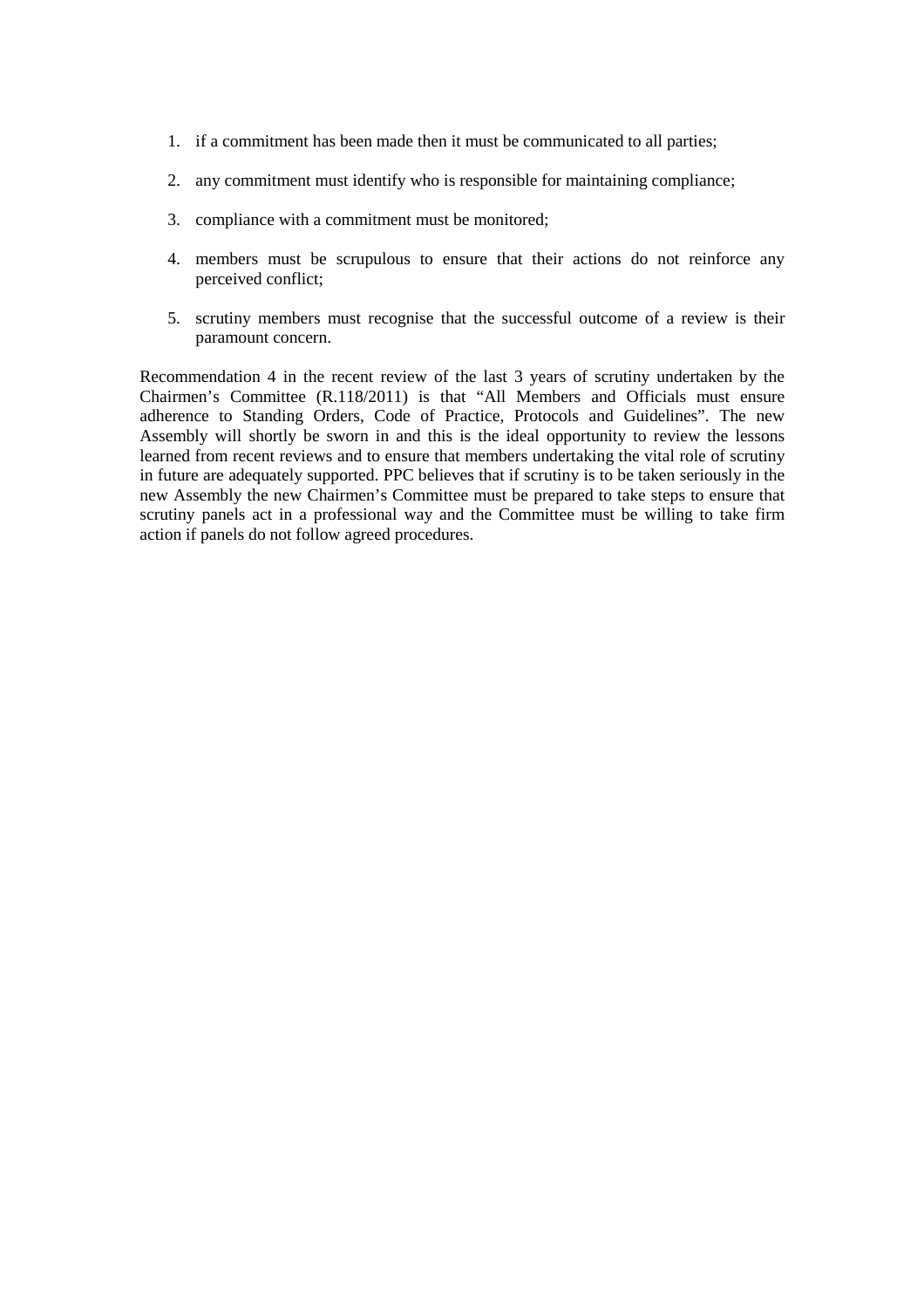## **The Deputy Bailiff:**

The statement having been made the matter is then open to questions.

#### **1.1.1 Senator S.C. Ferguson:**

I have not yet received an explanation as to why I was excluded from the discussions as being conflicted. Perhaps the chairman would explain to the Assembly.

#### **The Connétable of St. Mary:**

Indeed I did give an explanation of this to Senator Ferguson when she attended on the P.P.C. last week. The explanation being that as President of the Chairmen's Committee and that being the organisation being directly looked into by the P.P.C, there was obviously need to consider whether she would be conflicted. An initial meeting was held by P.P.C. to discuss this with the 4 members who clearly were not conflicted and it was unanimously agreed that this was the right course of action.

#### **1.1.2 Senator S.C. Ferguson:**

Supplementary? Would the chairman also explain what P.P.C. intends to do or to recommend to the new P.P.C. regarding blogging by all Members of the Assembly when they are involved with Scrutiny reviews?

#### **The Connétable of St. Mary:**

I would like to be quite clear; the purpose of our investigation has been to deal with the perceived conflict of interest by the Scrutiny Panel itself. Matters of other members blogging, witnesses for example, may be something that needs to be considered but did not form part of this discussion.

## **1.1.3 Deputy R.G. Le Hérissier of St. Saviour:**

Notwithstanding the confusion that may have arisen, would the chairman acknowledge that a letter was sent to P.P.C. on 27th September from the major witness who was cited in this report? The contents were never shared with ourselves or with the Chairmen's Committee. I and the sub-panel chairman were summoned to meet P.P.C. with 2 days' notice with no explanation given of what the charges were or what the circumstances were. Would she confirm that those were the circumstances and to this date we have not seen that letter and until that letter is replied the witness will not verify their evidence to the Scrutiny Panel?

#### **The Connétable of St. Mary:**

Deputy Le Hérissier is well aware of the reasons why P.P.C. was undertaking this investigation. The letter sent to P.P.C. was requested specifically because of perceived conflicts of interest of members of P.P.C. to be dealt with exclusively by the remaining panel, but Deputy Le Hérissier was advised of the nature and the specifically tight nature of the matter we were investigating, which was simply the perceived conflict of interest. As for whether or not the witness will reply to the report, whatever Deputy Le Hérissier mentioned, P.P.C. has been specific to advise the witness that any replies it needs to make to the Scrutiny Report should not be held up as a result of this statement.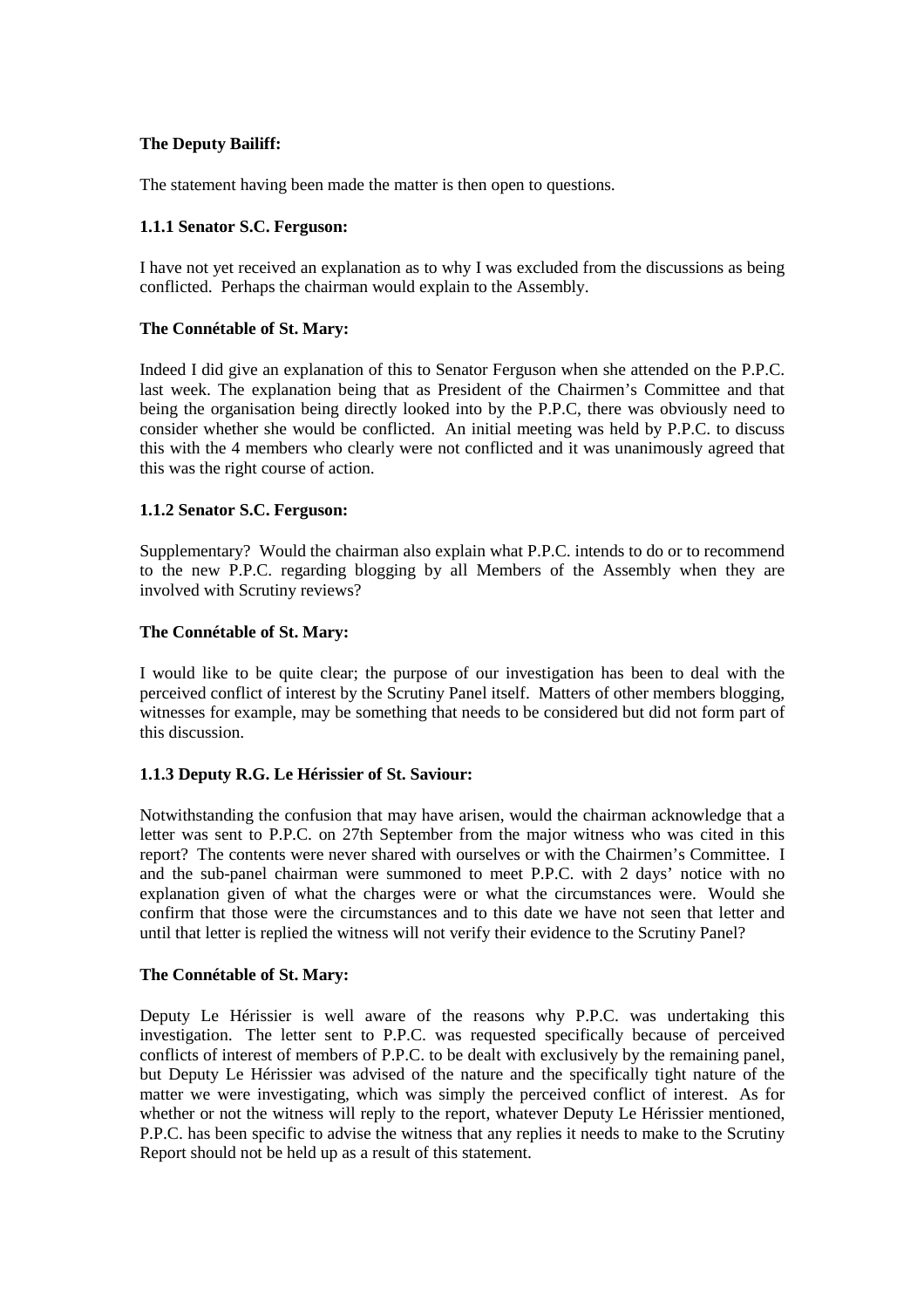## **1.1.4 Deputy R.G. Le Hérissier:**

Can I ask a supplementary? Does the chairman - I repeat the question - think it is right to accuse people of things in total darkness and in a covert manner? We were not informed. The company mentions legitimate and numerous concerns. That is what is on the letter to us and to the chairman. Why were we not informed of those concerns and not given an opportunity to reply to them?

## **The Connétable of St. Mary:**

As I said, Deputy Le Hérissier was informed of the precise tight nature of this inquiry. The numerous concerns mentioned are all concerns of perceived conflict of interest that are raised in the blog entries, but they all stem from the same direct concern.

# **1.1.5 Connétable D.W. Mezbourian of St. Lawrence:**

A bit more general; in the final paragraph we are told that: "P.P.C. believes that if Scrutiny is to be taken seriously in the new Assembly ..." This is a question addressed to the chairman of P.P.C., I would like her to tell the House of her view as to how Scrutiny has been viewed in this Assembly?

# **The Connétable of St. Mary:**

I do not purport to speak for the Assembly but I would say that there have been numerous instances where Scrutiny members say they do not think their work has been valued, therefore I think it is entirely appropriate to mention when Scrutiny members themselves seem to be the cause of their undervaluing.

## **1.1.6 Deputy T.M. Pitman of St. Helier:**

Can I just say that as I believe the chairman is misleading the House, I will be seeking to make a statement tomorrow and I will be putting it on my blog. Will the chairman just confirm that we were denied any access to these allegations and it is completely untrue to say that we were informed about the details because we were not, and if the chairman cannot confirm that I will have to say that she is telling the House an untruth?

## **The Connétable of St. Mary:**

All the other parties were informed that we were investigating a perceived conflict of interest. Any details stemming from that stem from the entries in the blogs themselves. There is no intention to mislead the House. I have said exactly what has transpired but the content of the letter to P.P.C. is kept confidential as has been requested.

## **1.1.7 Deputy T.M. Pitman:**

Supplementary? Again that is not correct that we have been informed of these alleged conflicts, which were of course thrown out by the Chairmen's Committee. Does the chairman think it is not right? The actual thing she is referring to is my revelation that this company was attempting to charge the taxpayer and Scrutiny £14,000, discounted from £26,000, for attending a 2-hour scrutiny hearing and have been obstructive right from the very start.

## **The Connétable of St. Mary:**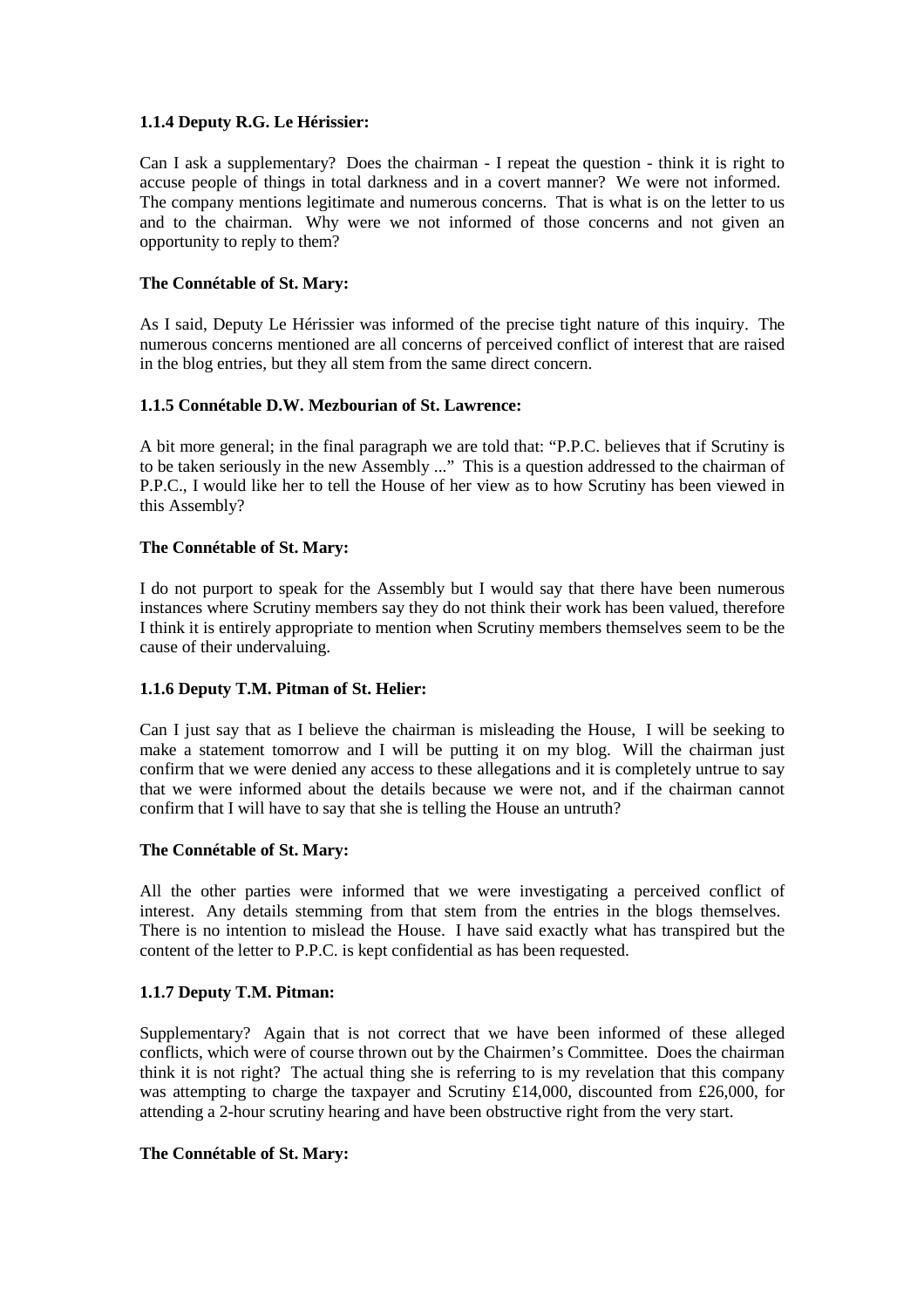There are those who may think that this was a reluctant witness right from the start, but any investigation of the chronology of events leading up to this review would at least give some explanation as to why that perception might exist. P.P.C. understands that the review was initiated by approach from 2 local bloggers, one of whom had published a highly critical series of reports about this particular company which of course, as with any other company, needs to defend its professional image. On 12th June, that blog announced that the review would take place some 2 full days before the Education and Home Affairs Scrutiny Panel had met to decide that that would happen. Not only was it announced 2 days before the panel had agreed to undertake it on the blogger's site, but it was also referred to on that same day by Deputy Pitman, on his own blog. Therefore I think we have some understanding of how concerns of preconceptions have already started to appear in the minds of that company. As regards a fee note, which is obviously a confidential matter sent to the panel, which was broadcast widely by Deputy Pitman and others, my understanding is that was the result of a misunderstanding between the company and the department, and the company was advised quite firmly that Scrutiny does not, has not and will not pay for evidential evidence, although I would stress that this is not by any means the only time when a fee note has been raised in error and having been advised of the fact the company has not sought any payment thereafter, to the best of my knowledge.

## **Deputy T.M. Pitman:**

The chairman is misleading the House; the company are still seeking that money.

#### **1.1.8 Deputy M. Tadier of St. Brelade:**

First of all may I congratulate the chairman in her part that she is playing in this highly predictable set piece, which is to discredit the report of the Scrutiny Panel even before it comes out. The question is, why is P.P.C., and the chairman in particular, so quick to jump on a perceived conflict due to the separation of roles from a Back-Bench Member when it does nothing and has done nothing to address the conflicts of interest with the Constables, the Jurats, the Solicitor Generals, the Attorney Generals, and the Bailiff who also have dual roles, which is a much more important conflict of interest than a Back-Bencher. I would ask also why P.P.C. does not take the plank out of its own eye before trying to remove the speck from one of its Back-Benchers who is trying to do a job to uncover a very important issue for the public of Jersey, which has already been discredited, probably successfully, by P.P.C?

## **The Connétable of St. Mary:**

Firstly I regret the fact that Deputy Tadier seems to try to import motives to me that simply do not exist. Secondly, I am specific that this investigation is simply into a perceived conflict of interest, which has already been adjudicated on by the Chairmen's Committee for which undertakings were given and then, blatantly, these undertakings were not complied with. That is no fault of P.P.C. and it is not a question of a dual role. It is one of States Members absolutely actively deciding to take one course of action, which may or may not be to the detriment of the final report. P.P.C. has, quite clearly from my statement, taken no issue with the subject of the report or even issue with the way the Chairmen's Committee adjudicated initially on the conflict of interest. So Deputy Tadier must understand and listen to the content of the statement rather than making his own ill-conceived judgments.

#### **1.1.9 Deputy M.R. Higgins of St. Helier:**

I may have misheard the chairman, but did she say that some information was not passed to the people who were accused of having a perceived conflict of interest because the person who had written said the matter was confidential? If that is the case, does she think she has